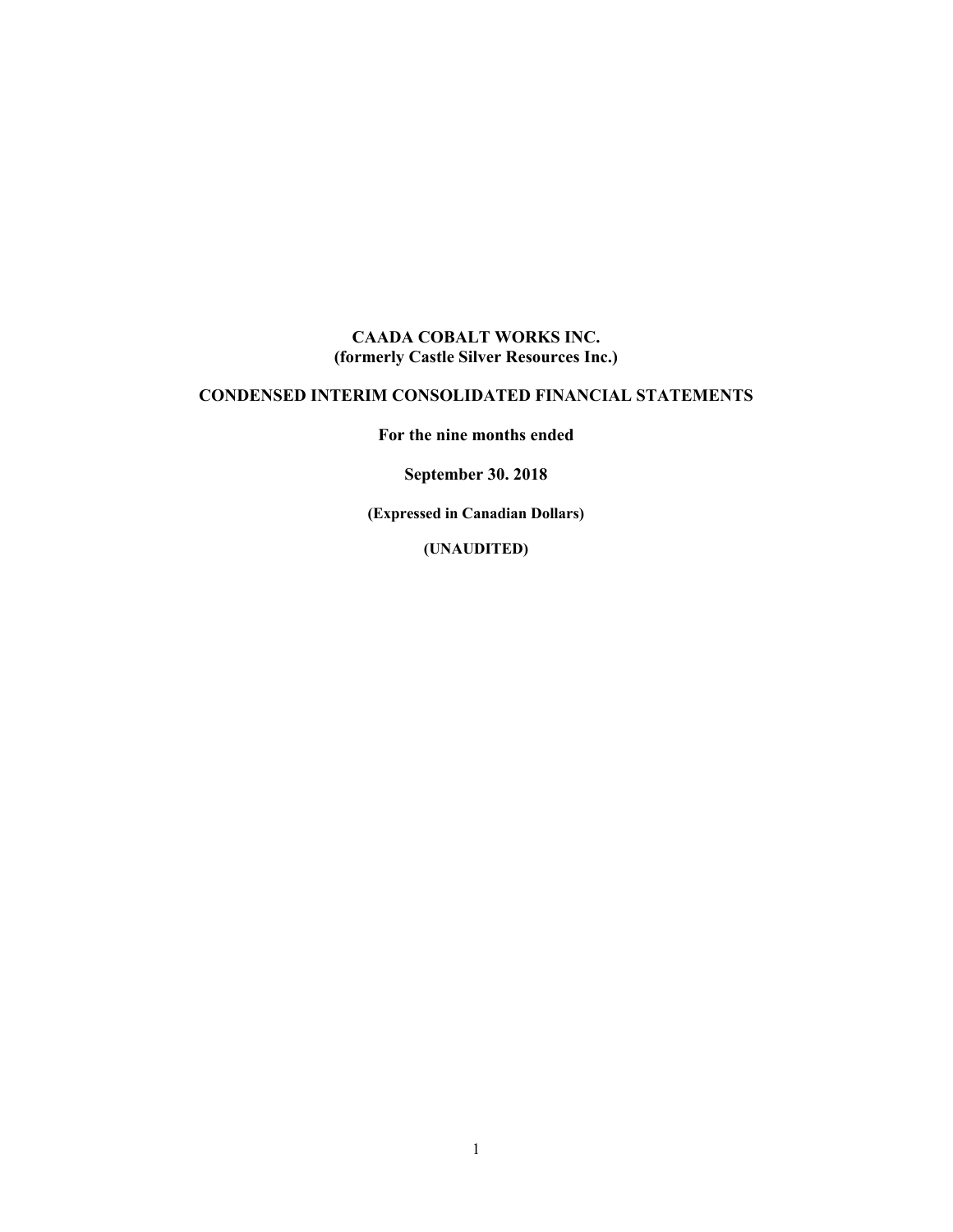#### **CANADA COBALT WORKS INC. CONDENSED INTERIM CONSOLIDATED FINANCIAL STATEMENTS**

#### **NOTICE TO READER**

#### **Responsibility for Financial Statements**

The accompanying unaudited interim condensed consolidated financial statements of Canada Cobalt Works Inc. for the nine months ended Sepeember 30, 2018 have been prepared by management in accordance with International Financial Reporting Standards applicable to interim financial statements (see note 2) to the unaudited interim condensed consolidated financial statements). Recognizing that the Company is responsible for both the integrity and objectivity of the unaudited financial statements, management is satisfied that these unaudited interim condensed consolidated financial statements have been fairly presented.

#### **Auditors Involvement**

The external auditors of Canada Cobalt Works Inc. have not audited or performed a review of the unaudited interim condensed consolidated financial statements for the nine months ended September 30, 2018,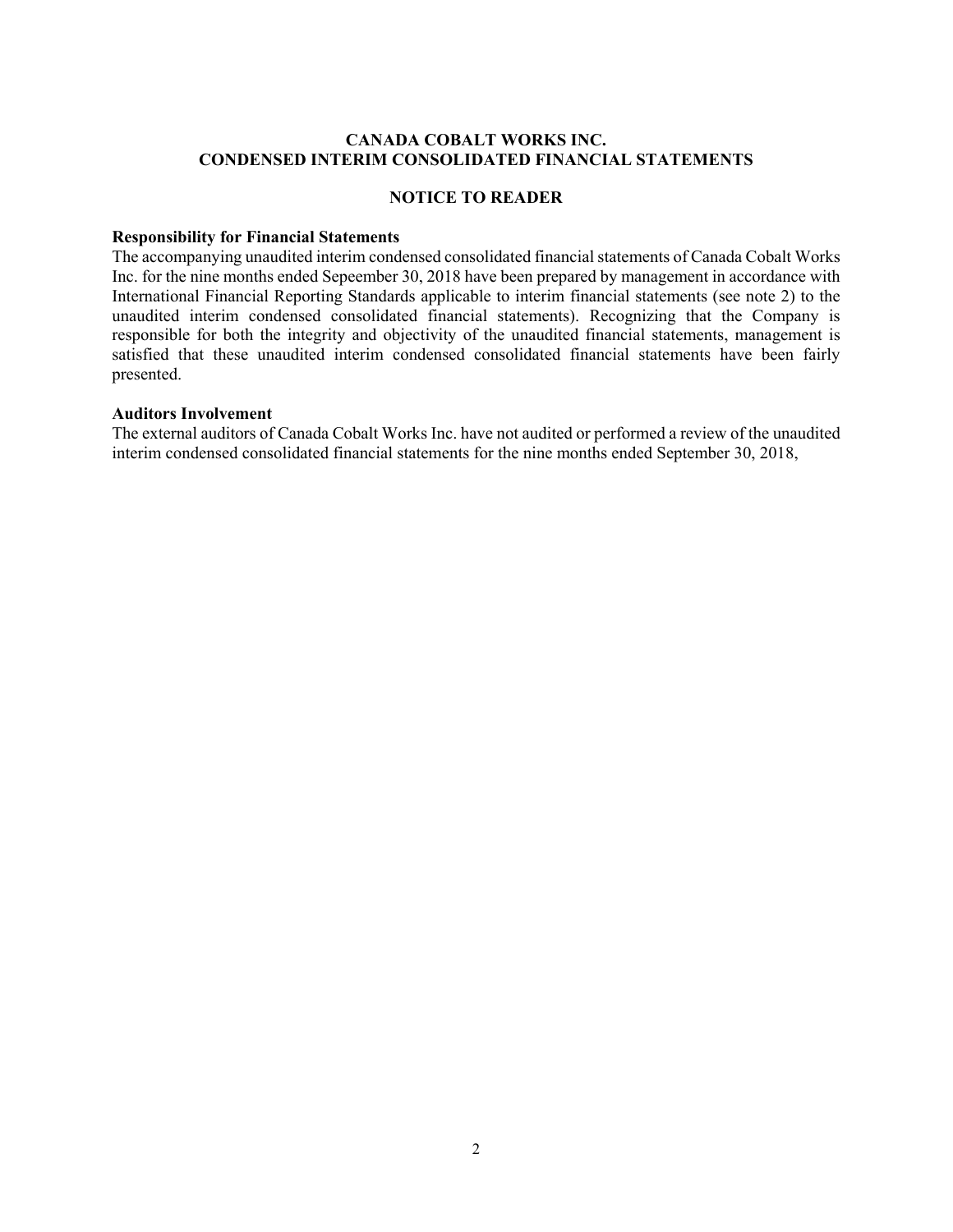#### **CANADA COBALT WORKS INC. (formerly Castle Silver Resourses Inc.) Consolidated Statements of Financial Position (Expressed in Canadian Dollars)**

**September 30,** December 31, **2018** 2017 Audited **Assets Current assets** Cash **\$ 960,779** \$ 446,897 Accounts receivable **144,356** 98,078 Due from related party (Note 4) **702,601** 135,185 **Total Assets \$ 1,807,736** \$ 680,160 **Liabilities Current liabilities** Accounts payable and accrued liabilities (Note 9) **\$ 292,740** \$ 316,369 **Total Liabilities 292,740** 316,369 **Shareholders' Equity (Deficiency)** Share capital (Note 6) **23,914,717** 20,066,637 Reserves **3,728,617** 2,379,943 Units to be issued (Note 5) **-** 27,001 Contributed surplus **4,069,472** 3,739,815 Deficit **(30,197,810)** (25,849,605) **Total Shareholders' Equity (Deficiency) 1,514,996** 363,791 **Total Liabilities and Shareholders' Equity (Deficiency) \$ 1,807,736** \$ 680,160 **Nature of operations and going concern (Note 1) Commitments and Contingencies (Note 13) Subsequent events (Note 14)** APPROVED ON BEHALF OF THE BOARD Signed "Frank Basa" Signed "Jacques Monette"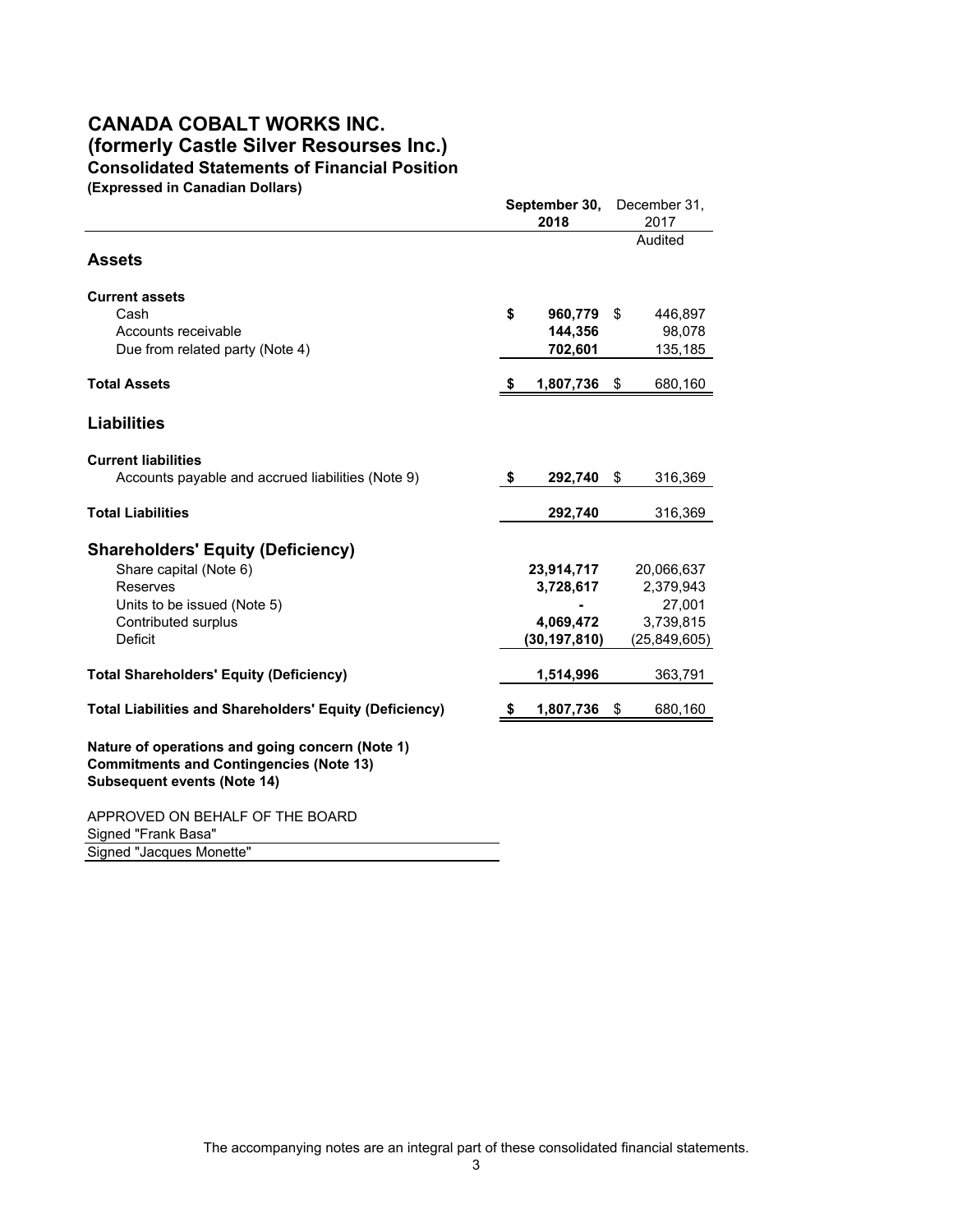#### **CANADA COBALT WORKS INC. (formerly Castle Silver Resourses Inc.) Consolidated Statements of Loss and Comprehensive Loss**

**(Expressed in Canadian Dollars)**

|                                                                          | Three months ended |                          |    |               | Nine months ended  |    |                          |  |
|--------------------------------------------------------------------------|--------------------|--------------------------|----|---------------|--------------------|----|--------------------------|--|
|                                                                          | September 30,      |                          |    |               | September 30,      |    |                          |  |
|                                                                          |                    | 2018                     |    | 2017          | 2018               |    | 2017                     |  |
| <b>Expenses</b>                                                          |                    |                          |    |               |                    |    |                          |  |
| Exploration and evaluation                                               |                    |                          |    |               |                    |    |                          |  |
| Assays and testing                                                       | \$                 | $6,721$ \$               |    | 45,376        | \$<br>58,159       | \$ | 58,385                   |  |
| Drilling                                                                 |                    | 323,576                  |    | 187,050       | 574,727            |    | 187,050                  |  |
| Equipment                                                                |                    | 215,429                  |    | 98,719        | 421,807            |    | 172,117                  |  |
| Facility expenses<br>Feasibility and scoping studies                     |                    | 64,029<br>74,095         |    | 84,740        | 142,264<br>111,832 |    | 131,080                  |  |
| Geology                                                                  |                    | 61,853                   |    | 30,029        | 91,854             |    | $\blacksquare$<br>43,433 |  |
| Labour                                                                   |                    | 21,079                   |    | 35,103        | 34,050             |    | 65,894                   |  |
| Project management and engineering                                       |                    | 135,000                  |    | 63,812        | 211,387            |    | 108,306                  |  |
| Reports                                                                  |                    |                          |    | 1,986         |                    |    | 31,059                   |  |
| Royalties                                                                |                    | 15,000                   |    |               | 15,000             |    |                          |  |
| Staking                                                                  |                    |                          |    |               |                    |    | 2,205                    |  |
| Taxes, permits and licensing                                             |                    | 20,584                   |    | 253           | 23,398             |    | 4,777                    |  |
| Travel                                                                   |                    | 22,044                   |    | 13,484        | 31,639             |    | 21,961                   |  |
|                                                                          |                    | 959,410                  |    | 560,552       | 1,716,117          |    | 826,266                  |  |
| Corporate                                                                |                    |                          |    |               |                    |    |                          |  |
| Advertising and promotion                                                |                    | 235,108                  |    | 200,114       | 425,144            |    | 404,195                  |  |
| Administrative and general expenses                                      |                    | 33,617                   |    | 18,039        | 85,883             |    | 29,469                   |  |
| Management fees                                                          |                    | $\overline{\phantom{0}}$ |    | $\frac{1}{2}$ | $\blacksquare$     |    |                          |  |
| Professional fees                                                        |                    | 409,621                  |    | 92,504        | 687,783            |    | 642,341                  |  |
| Filing costs and shareholders' information                               |                    | 27,797                   |    | 12,923        | 118,886            |    | 87,816                   |  |
| Travel                                                                   |                    | 90,943                   |    | 41,888        | 171,105            |    | 115,233                  |  |
|                                                                          |                    | 797,086                  |    | 365,469       | 1,488,801          |    | 1,279,054                |  |
| Other items<br>Interest and other income                                 |                    |                          |    | (10)          | 1,287              |    | 2,612                    |  |
| <b>First Nation Costs</b>                                                |                    | (11, 179)                |    |               |                    |    | 40,024                   |  |
| <b>Stock Option Compesation</b>                                          |                    | 470,000                  |    |               | 1,142,000          |    | 248,000                  |  |
| Gain on sale of property                                                 |                    |                          |    |               |                    |    | $\blacksquare$           |  |
|                                                                          |                    | 458,821                  |    | (10)          | 1,143,287          |    | 290,636                  |  |
| <b>Total Expenses</b>                                                    |                    | 2,215,317                |    | 926,011       | 4,348,205          |    | 2,395,957                |  |
|                                                                          |                    |                          |    |               |                    |    |                          |  |
| Net and comprehensive loss for the periood                               |                    | \$ (2,215,317)           | \$ | (926, 011)    | \$<br>(4,348,205)  |    | $$$ $(2,395,957)$        |  |
| Net loss per share - basic and fully diluted                             | \$                 | $(0.03)$ \$              |    | $(0.02)$ \$   | $(0.07)$ \$        |    | (0.05)                   |  |
| Weighted average number of shares outstanding<br>basic and fully diluted |                    | 65,119,841               |    | 43,373,710    | 61,354,267         |    | 46,407,124               |  |
|                                                                          |                    |                          |    |               |                    |    |                          |  |

The accompanying notes are an integral part of these consolidated financial statements.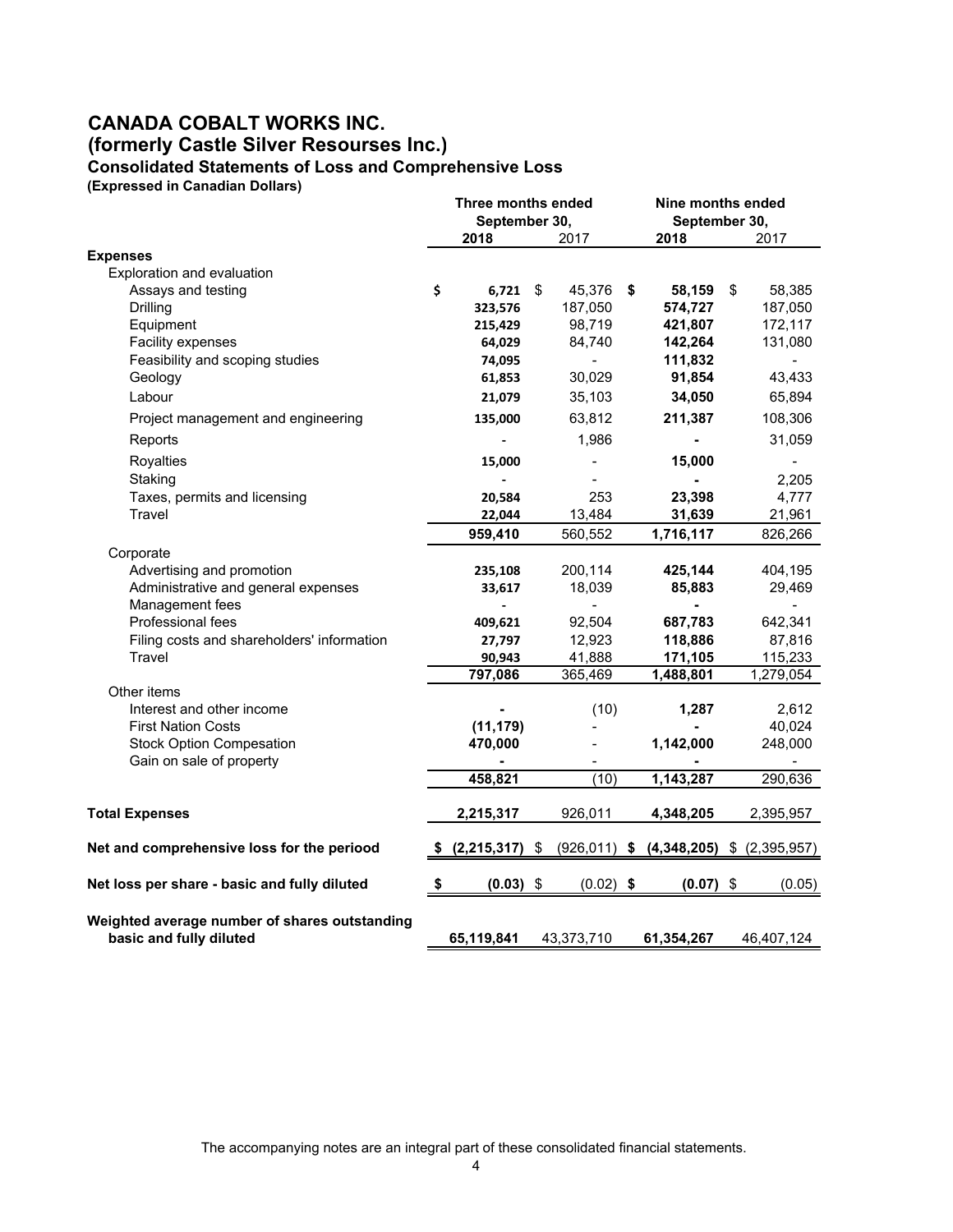# **CANADA COBALT WORKS INC. (formerly Castle Silver Resourses Inc.)**

**Consolidated Statements of Changes in Equity**

**(Expressed in Canadian Dollars)** 

|                                  | <b>Share</b>   | <b>Units to</b> | <b>Warrants</b> | <b>Contributed</b> |                     | <b>Total Equity</b> |
|----------------------------------|----------------|-----------------|-----------------|--------------------|---------------------|---------------------|
|                                  | <b>Capital</b> | be issued       | and Options     | <b>Surplus</b>     | <b>Deficit</b>      | (Deficiency)        |
| Balance December 31, 2016        | 17,160,803     | \$<br>60,002    | 194,926<br>\$   | \$3,724,150        | $$$ (21,882,658) \$ | (742, 777)          |
| Private placements               | 1,798,355      |                 | 1,251,830       |                    |                     | 3,050,185           |
| Options granted                  |                |                 | 248,000         |                    |                     | 248,000             |
| Exercise of warrants - Cash      | 535,485        |                 |                 |                    |                     | 535,485             |
| Exercise of warrants - BV        | 66,858         |                 | (66, 858)       |                    |                     |                     |
| Exercise of options - Cash       | 56,250         |                 |                 |                    |                     | 56,250              |
| Exercise of options - BV         | 37,231         |                 | (37, 231)       |                    |                     |                     |
| Warrants expired                 |                |                 | (10,665)        | 10,665             |                     |                     |
| Options expired                  |                |                 | (5,000)         | 5,000              |                     |                     |
| Share issue costs                | (44, 398)      |                 | (31, 386)       |                    |                     | (75, 784)           |
| Issued as compensation           |                |                 | 21,597          |                    |                     | 21,597              |
| Issued for property              | 19,000         | (33,001)        | 14,001          |                    |                     |                     |
| Issued for debt                  | 290,126        |                 |                 |                    |                     | 290,126             |
| Net loss for the period          |                |                 |                 |                    | (2, 395, 957)       | (2,395,957)         |
| Balance, September 30, 2017      | 19,919,710     | 27,001          | 1,579,214       | 3,739,815          | (24, 278, 615)      | 987,125             |
| Exercise of warrants - Cash      | 110,656        |                 |                 |                    |                     | 110,656             |
| Exercise of warrants - BV        | 36,271         |                 | (36, 271)       |                    |                     |                     |
| Options granted                  |                |                 | 837,000         |                    |                     | 837,000             |
| Net loss for the year            |                |                 |                 |                    | (1,570,990)         | (1,570,990)         |
| <b>Balance December 31, 2017</b> | 20,066,637     | 27,001          | 2,379,943       | 3,739,815          | (25, 849, 605)      | 363,791             |
| Private placements               | 1,413,418      |                 | 1,065,637       |                    |                     | 2,479,055           |
| Exercise of warrants - Cash      | 1,831,186      |                 |                 |                    |                     | 1,831,186           |
| Exercise of warrants - BV        | 481,999        |                 | (481,999)       |                    |                     |                     |
| Warrants expired                 |                |                 | (4,657)         | 4,657              |                     |                     |
| Exercise of options - Cash       | 83,900         |                 |                 |                    |                     | 83,900              |
| Exercise of options - BV         | 63,450         |                 | (63, 450)       |                    |                     |                     |
| Options granted                  |                |                 | 1,142,000       |                    |                     | 1,142,000           |
| <b>Options Expired</b>           |                |                 | (325,000)       | 325,000            |                     |                     |
| Share Issue costs                | (38, 873)      |                 | (29, 416)       |                    |                     | (68, 289)           |
| Issued for debt                  |                |                 |                 |                    |                     |                     |
| Compensation                     |                |                 | 31,558          |                    |                     | 31,558              |
| Issued for property              | 13,000         | $-27001$        | 14,001          |                    |                     |                     |
| Net loss for the year            |                |                 |                 |                    | (4,348,205)         | (4,348,205)         |
| Balance, September 30, 2018      | 23,914,717     | $\blacksquare$  | 3,728,617       | 4,069,472          | (30, 197, 810)      | 1,514,996           |

The accompanying notes are an integral part of these consolidated financial statements.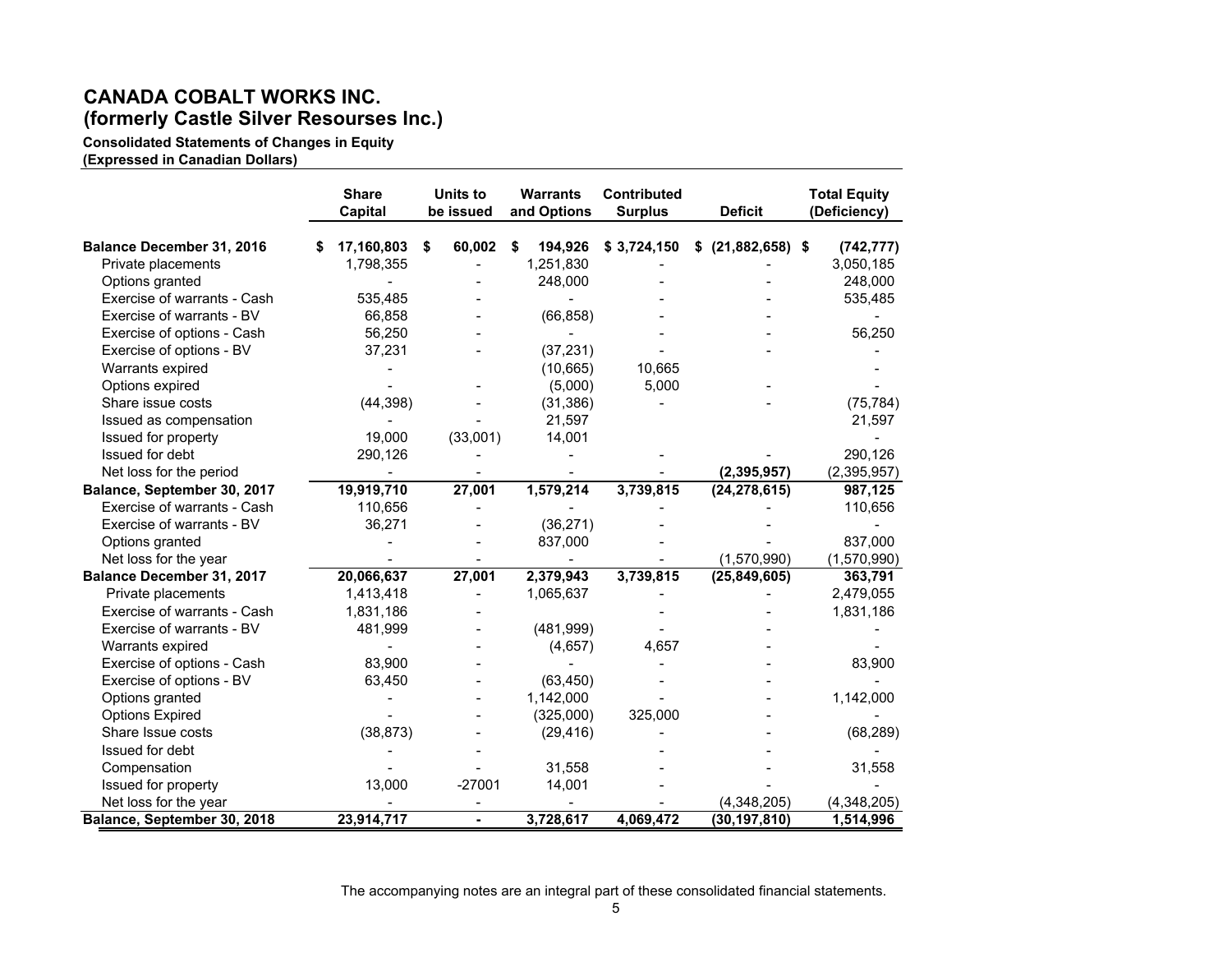# **CANADA COBALT WORKS INC.**

**(formerly Castle Silver Resourses Inc.)**

**Consolidated Statements of Cash Flows**

| (Expressed in Canadian Dollars)                       |             |             |
|-------------------------------------------------------|-------------|-------------|
| For the nine months ended September 30,               | 2018        | 2017        |
|                                                       |             |             |
| Cash (used in) provided by:                           |             |             |
| <b>Operating activities</b>                           |             |             |
| Net gain (loss) for the year                          | (4,348,205) | (2,395,957) |
| Items not involving cash                              |             |             |
| Stock option compensation                             | 1,142,000   | 248,000     |
| Changes in non-cash working capital items             |             |             |
| Receivables                                           | (45,980)    | (46, 249)   |
| Due from related parties                              | (567, 416)  | (453, 185)  |
| Trade and other payables                              | (23, 928)   | (583,848)   |
| Net cash flows used in operating activities           | (3,843,529) | (3,231,239) |
| <b>Financing activities</b>                           |             |             |
| Issuance of common shares and warrants - Net of costs | 2,442,325   | 3,285,607   |
| Issuance of common shares for exercise of warrants    | 1,831,186   | 535,995     |
| Issuance of common shares for exercise of options     | 83,900      | 56,259      |
| Net cash flows generated from financing activities    | 4,357,411   | 3,877,861   |
| Increase in cash during the period                    | 513,882     | 646,622     |
| Cash, beginning of year                               | 446,897     | 3,170       |
| Cash, end of period                                   | 960,779     | 649.792     |

The accompanying notes are an integral part of these consolidated financial statements.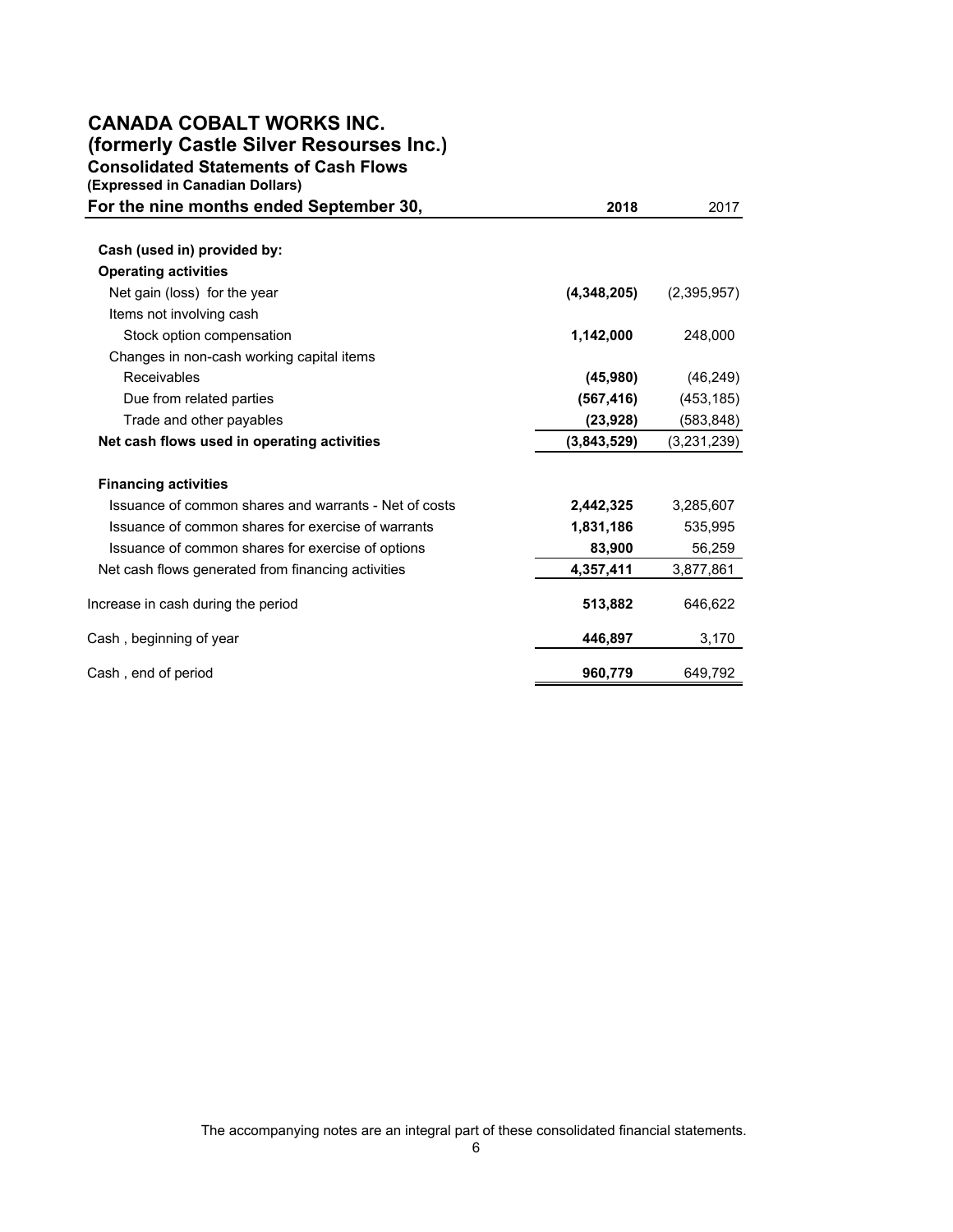#### **1. NATURE OF BUSINESS AND GOING CONCERN**

#### **Nature of business**

Canada Cobalt Works Inc. ("Canada Cobalt" or the "Company") was incorporated on April 29, 2005 pursuant to the Canada Business Corporations Act under the name Naples Capital Corp. On November 19, 2007, the Company amended its articles to change its name to Takara Resources Inc. and on February 23, 2018 the Company amended its name to Canada Cobalt Works Inc. The address of the Company's head office is 3028 Quadra Court, Coquitlam, BC V3B 5X6. Canada Cobalt's principal business activities are the acquisition, evaluation, exploration and development of mineral properties. To date, the Company has not realized any revenues from its properties.

These Condensed Interim consolidated financial statements were approved by the Board of Directors on November 26, 2018.

Although the Company has taken steps to verify title to the properties on which it is conducting exploration and evaluation activities, and in which it has an interest, in accordance with industry standards for the current stage of exploration of such properties, these procedures do not guarantee the Company's title. Property title may be subject to unregistered prior agreements, government licensing requirements or regulations, social licensing requirements, non-compliance with regulatory and environmental requirements or aboriginal land claims.

#### **Going concern**

As at September 30, 2018, the Company had not yet achieved profitable operations, had working capital of \$1,514,990(December 31, 2017 – \$363,791), had accumulated losses of \$30,197,810 (December 31, 2017 - \$25,849,805) and expected to incur future losses in the development of its business. These items represent material uncertainties which cast significant doubt about the ability of the Company to continue as a going concern. The Company is in the process of exploring its properties and had not yet determined whether these properties contain economically recoverable reserves. The continued operations of the Company are dependent upon the discovery of economically recoverable reserves, the ability of the Company to obtain the financing to complete the necessary exploration and development of such property and upon attaining future profitable production or proceeds from disposition of the properties. Management is actively pursuing additional sources of financing, and while it has been successful in doing so in the past, there can be no assurance it will be able to do so in the future.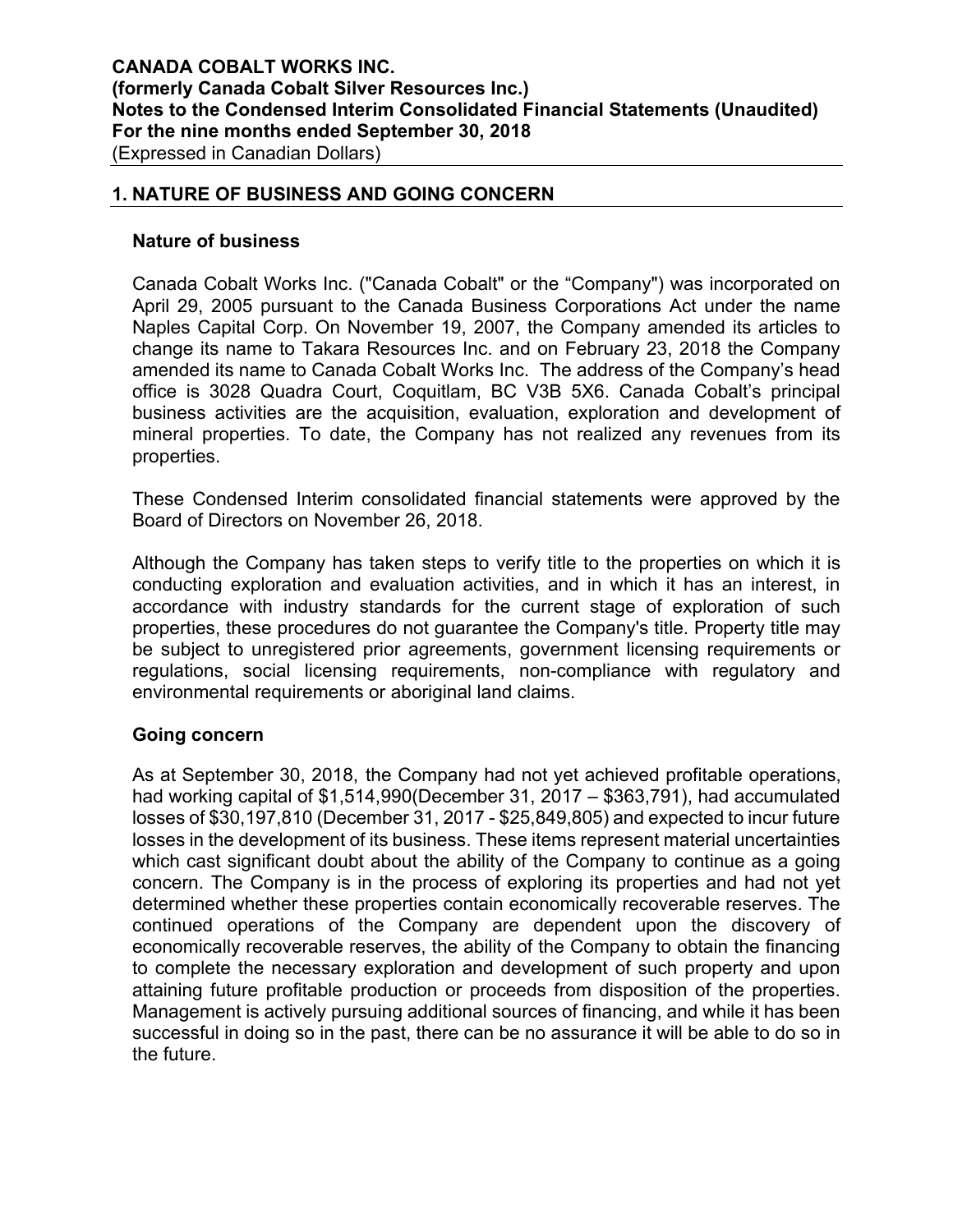#### **1. NATURE OF BUSINESS AND GOING CONCERN (continued)**

These interim condensed consolidated financial statements have been prepared on a going concern basis and do not reflect the adjustments to the carrying values of assets and liabilities and the reported expenses and statement of financial position classifications that would be necessary if the Company were unable to realize its assets and settle its liabilities as a going concern in the normal course of operations. Such adjustments could be material.

# **2. BASIS OF PRESENTATION AND STATEMENT OF COMPLIANCE**

# **Statement of Compliance**

The Company prepares its financial statements in accordance with Canadian generally accepted accounting principles as set out in the Handbook of the Canadian Institute of Chartered Accountants ("CICA Handbook"), which incorporates International Financial Reporting Standards ("IFRS"), as issued by the International Accounting Standards Board ("IASB") and interpretations of the International Financial Reporting Interpretations Committee ("IFRIC"). Accordingly, these condensed interim financial statements have been prepared in accordance with IFRS applicable to the preparation of interim financial statements, including IAS 34, as required by National Instrument 52-107 sec. 3.2(1)(b)(ii).

#### **Basis of presentation**

These consolidated financial statements have been prepared on the historical cost basis except for certain financial instruments that have been measured at fair value.

#### **Functional currency**

The presentation and functional currency of the Company and its subsidiaries is the Canadian dollar.

#### **Significant accounting estimates and judgments**

The preparation of these consolidated financial statements requires management to make judgments and estimates that affect the reported amounts of assets and liabilities at the date of the financial statements and reported amounts of expenses during the reporting period. Actual outcomes could differ from these judgments and estimates. The consolidated financial statements include judgments and estimates which, by their nature, are uncertain. The impacts of such judgments and estimates are pervasive throughout the consolidated financial statements, and may require accounting adjustments based on future occurrences. Revisions to accounting estimates are recognized in the period in which the estimate is revised and also in future periods when the revision affects both current and future periods.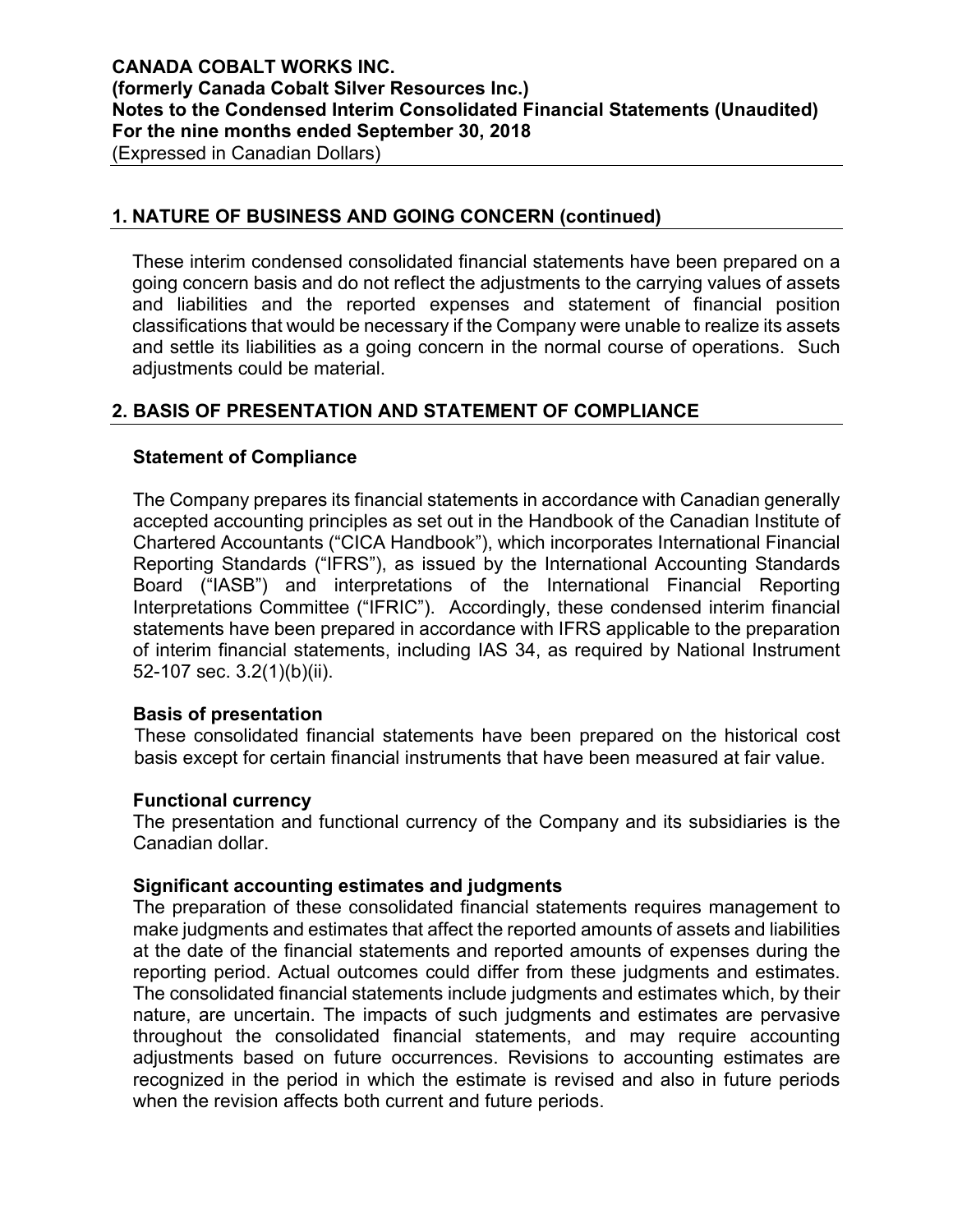# **2. BASIS OF PRESENTATION AND STATEMENT OF COMPLIANCE (continued)**

*Income, value added, withholding and other taxes* 

The Company is subject to income, value added, withholding and other taxes. Significant judgment is required in determining the Company's provisions for taxes. There are many transactions and calculations for which the ultimate tax determination is uncertain during the ordinary course of business. The Company recognizes liabilities for anticipated tax audit issues based on estimates of whether additional taxes will be due. The determination of the Company's income, value added, withholding and other tax liabilities requires interpretation of complex laws and regulations. The Company's interpretation of taxation law as applied to transactions and activities may not coincide with the interpretation of the tax authorities. All tax related filings are subject to government audit and potential reassessment subsequent to the financial statement reporting period. Where the final tax outcome of these matters is different from the amounts that were initially recorded, such differences will impact the tax related accruals and deferred income tax provisions in the period in which such determination is made.

#### *Acquisition of Castle Silver Mines Inc.*

The Company has determined that the transaction between the Company and Granada Gold Mine Inc. ("Granada") (formerly Gold Bullion Development Corp.) to acquire Castle Silver Mines Inc. ("CSM"), a Granada wholly-owned subsidiary, constituted an asset acquisition by the Company, as CSM did not meet the definition of a business as defined in IFRS 3 Business Combinations. Accordingly, effective as at the date of closing, CSM's net assets were consolidated at allocated cost and no goodwill has been recognized.

*Going concern* 

See Note 1.

# **3. SIGNIFICANT ACCOUNTING POLICIES**

The accounting policies set out in the Company's audited financial statements for the year ended December 31, 2017 have been applied consistently to these interim condensed consolidated financial statements.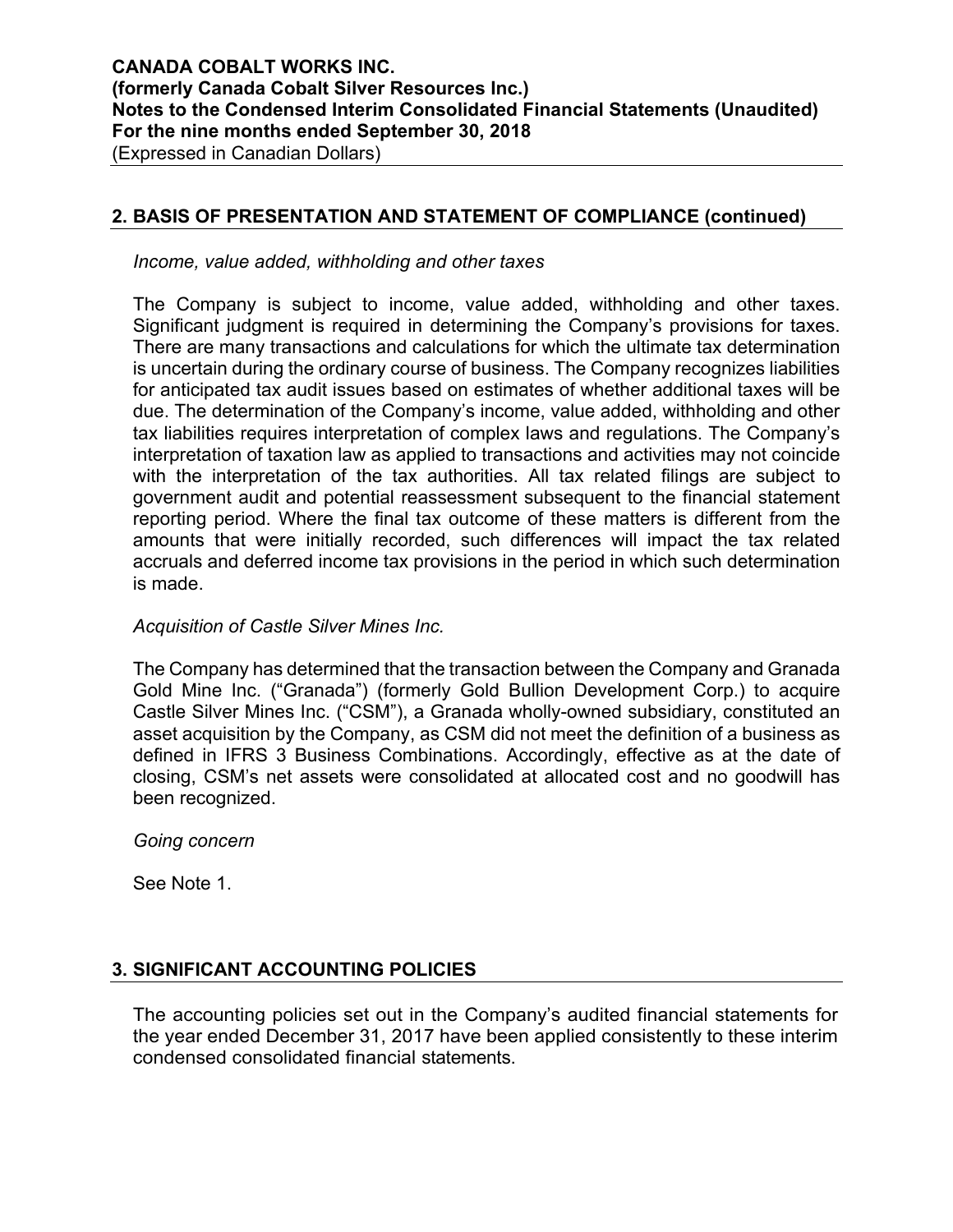# **4**. **EXPLORATION AND EVALUATION PROJECTS**

#### **Castle Silver Mine Project, Ontario**

On April 13, 2015, the Company and Granada entered into a definitive purchase and sale agreement for the Company to acquire certain properties of Granada situated in Ontario, through the acquisition of Granada's wholly-owned subsidiary, CSM. Under the terms of the agreement, the Company acquired all the issued and outstanding common shares of CSM from Granada in exchange for 10,000,000 units of the Company. Issued in equal stages of 2,500,000 units over a 4-year period. Each unit consists of one common share in the capital of the Company and one common share purchase warrant exercisable at \$0.10, expiring one year from the date of issuance of the units. Under the terms of the amended and restated share purchase agreement dated May 4, 2015, Granada has agreed to distribute pro rata the Company units received to the Gold Bullion shareholders. In addition, the parties have agreed that the Company will not be obligated to issue any units, if such issuance results in Granada holding more than 20% of the then issued and outstanding common shares in the capital of the Company.

On each of September 15, 2018, 2017, 2016 and 2015 the Company issued 2,500,000 units of Canada Cobalt

| <u>HIG CONSIGERING I DAIG AND PAYADIG WAS GSIMMAGU AS IUMUWS.</u> |           |  |  |  |  |  |  |
|-------------------------------------------------------------------|-----------|--|--|--|--|--|--|
| Common shares                                                     | \$123,750 |  |  |  |  |  |  |
| Warrants                                                          | 56,004    |  |  |  |  |  |  |
|                                                                   | 179.754   |  |  |  |  |  |  |
|                                                                   |           |  |  |  |  |  |  |

The consideration paid and payable was estimated as follows:

Each block of warrants was assigned a value of \$14,001 using the Black Scholes option pricing model. The assumptions used were: expected dividend yield of 0%, expected volatility of 145%, a risk-free interest rate of 0.48% and expected life of 1 year.

The estimated fair value of common shares was based on the quoted market share price at September 15, 2015, and included a liquidity discount. The value of liquidity discount was estimated using the Black Scholes option pricing model. The assumptions used were: expected dividend yield of 0%, expected volatility of 145%, a risk free interest rate of 0.48% and expected life of  $1 - 3$  years.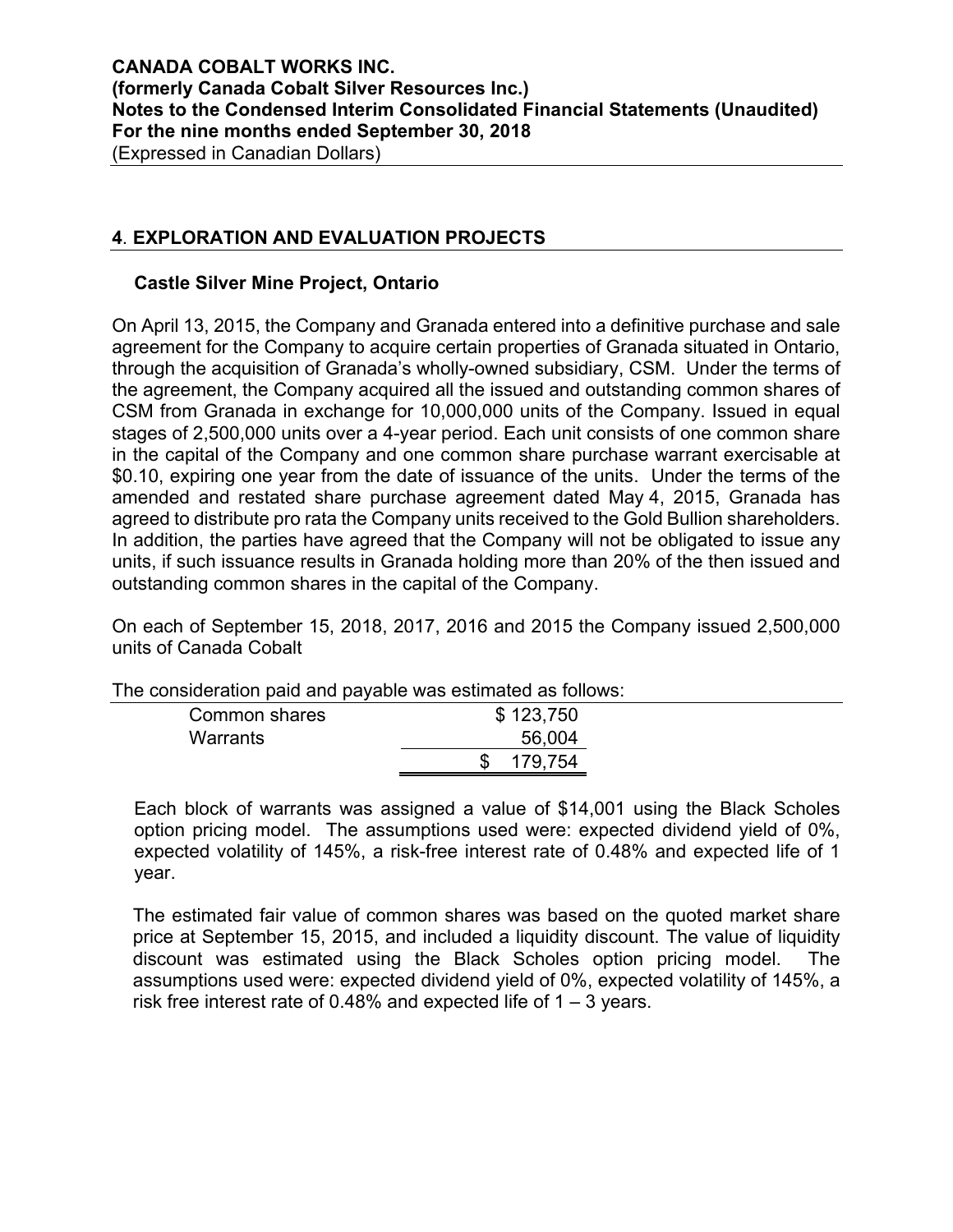#### **4**. **EXPLORATION AND EVALUATION PROJECTS (continued)**

#### **Castle Silver Mine Project, Ontario (continued)**

The allocation of the purchase price is as follows:

| Cash                       | æ. | 15,860     |
|----------------------------|----|------------|
| Net liability assumed      |    | (161, 765) |
| Mineral exploration claims |    | 340,659    |
| <b>Transaction costs</b>   |    | (15,000)   |
|                            | S. | 179.754    |

In accordance with the Company's accounting policy, the amount allocated to the mineral exploration claims was expensed during the year ended December 31, 2015.

CSM held a 100% interest in certain claims and parcels located in the Haultain and Nicol townships of Ontario. The property is subject to a sliding scale royalty on silver production which will start from 3% when the price of silver is US\$15 or lower per troy ounce and up to 5% when the price of silver is greater than US\$30 per troy ounce and a 5% gross overriding royalty on the sale of products derived from the property with a minimum annual payment of \$15,000 in the form of royalties on all future production from the property and a 1% NSR.

On September 30, 2016, the Company entered into a Letter of Intent with Granada in order to advance the "Castle Golden Corridor Zone" discovered through surface sampling at the Company's 3,300 hectare Castle Silver Mine Property 75 km southwest of Kirkland Lake.

Under the terms of the Letter of Intent, the Company transferred a 50% interest in certain contiguous mineral claims on the property (the "Castle Golden Corridor Zone) in lieu of \$60,000 in property payments owed to Gold Bullion pursuant to an Assignment Agreement between the two companies dated October 8, 2015, concerning the Beaver and Violet cobalt-silver properties. On December 15, 2017 the Company purchased this interest from Gold Bullion for \$500,000.

Gold Bullion has several directors and officers in common with the Company and, as a result, is a related party.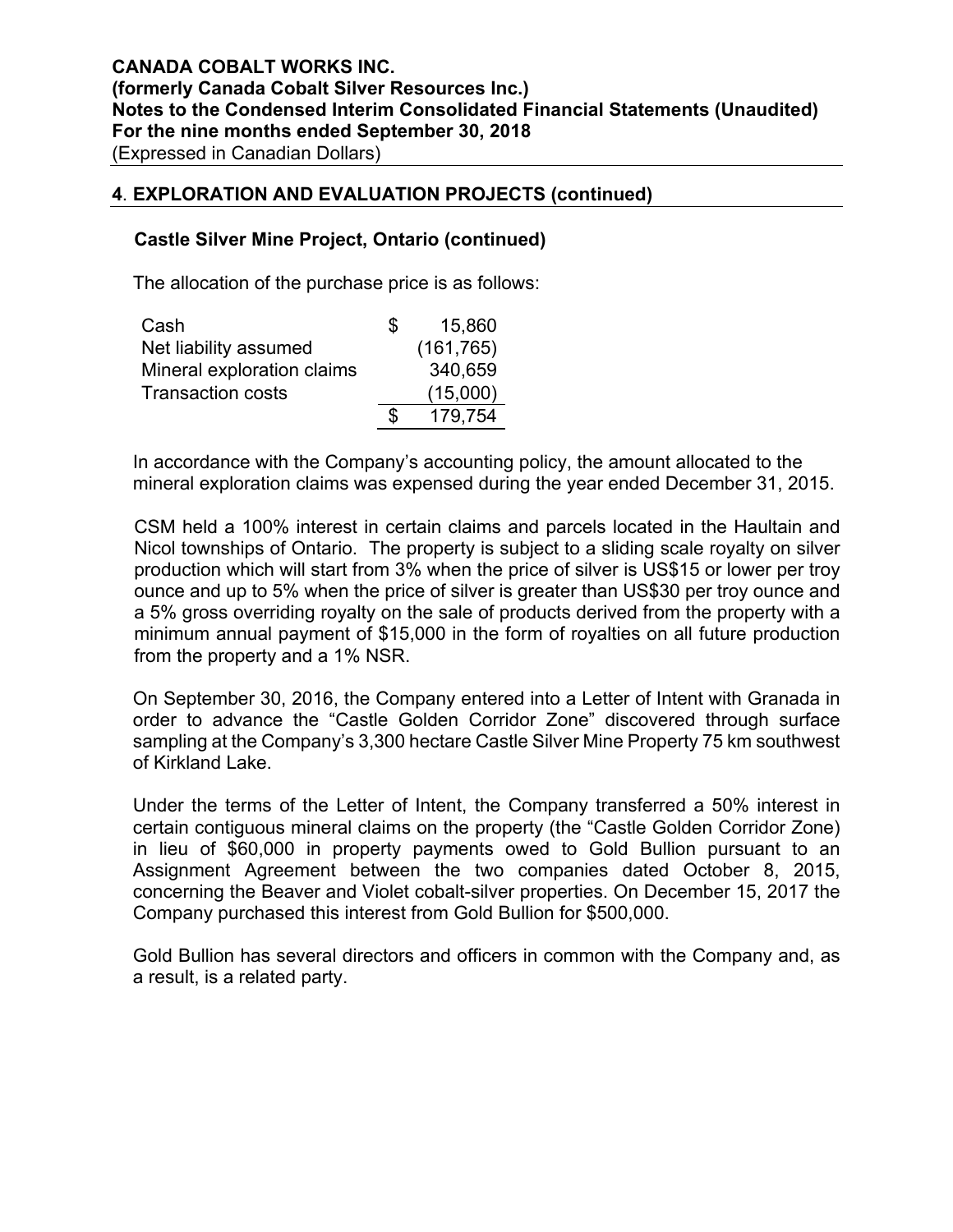#### **4**. **EXPLORATION AND EVALUATION PROJECTS (continued)**

#### **Beaver and Violet Properties, Ontario**

On October 8, 2015, the Company entered into an Assignment Agreement (the "Agreement") with Granada to acquire a 100% interest in the Beaver and Violet cobalt and silver properties located in the township of Coleman, in northern Ontario. Granada held a seven-year option with Jubilee Gold Exploration Ltd ("Jubilee") to acquire a 100% interest to the properties, which are subject to a 3% NSR royalty. Each 1% can be purchased for \$1.5M.

Pursuant to the Agreement, the Company agreed to pay an aggregate of \$75,000 with \$15,000 payable within 10 days of execution of the agreement (paid) and four equal instalments of \$15,000 on each anniversary date of the agreement, and accept all of Gold Bullion's rights, obligations and liabilities under the option agreement dated May 10, 2011 and amended January 31, 2012 (the "Option Agreement"). In lieu of making these four instalment payments of \$15,000 the Company transferred a 50% interest in certain the CSM claims to Granada.

Pursuant to the Assignment Agreement, the Company was required to make annual payments to Jubilee for a period of 5 years, or until the properties are put into commercial production, whichever is earlier, in an aggregate amount of \$60,000. Prior to signing the Agreement, the Company paid Gold Bullion \$15,000 for the reimbursement of the July 1, 2015 prepayment of the NSR to Jubilee. In addition, the Company made a \$15,000 prepayment of the NSR on July 1, 2016.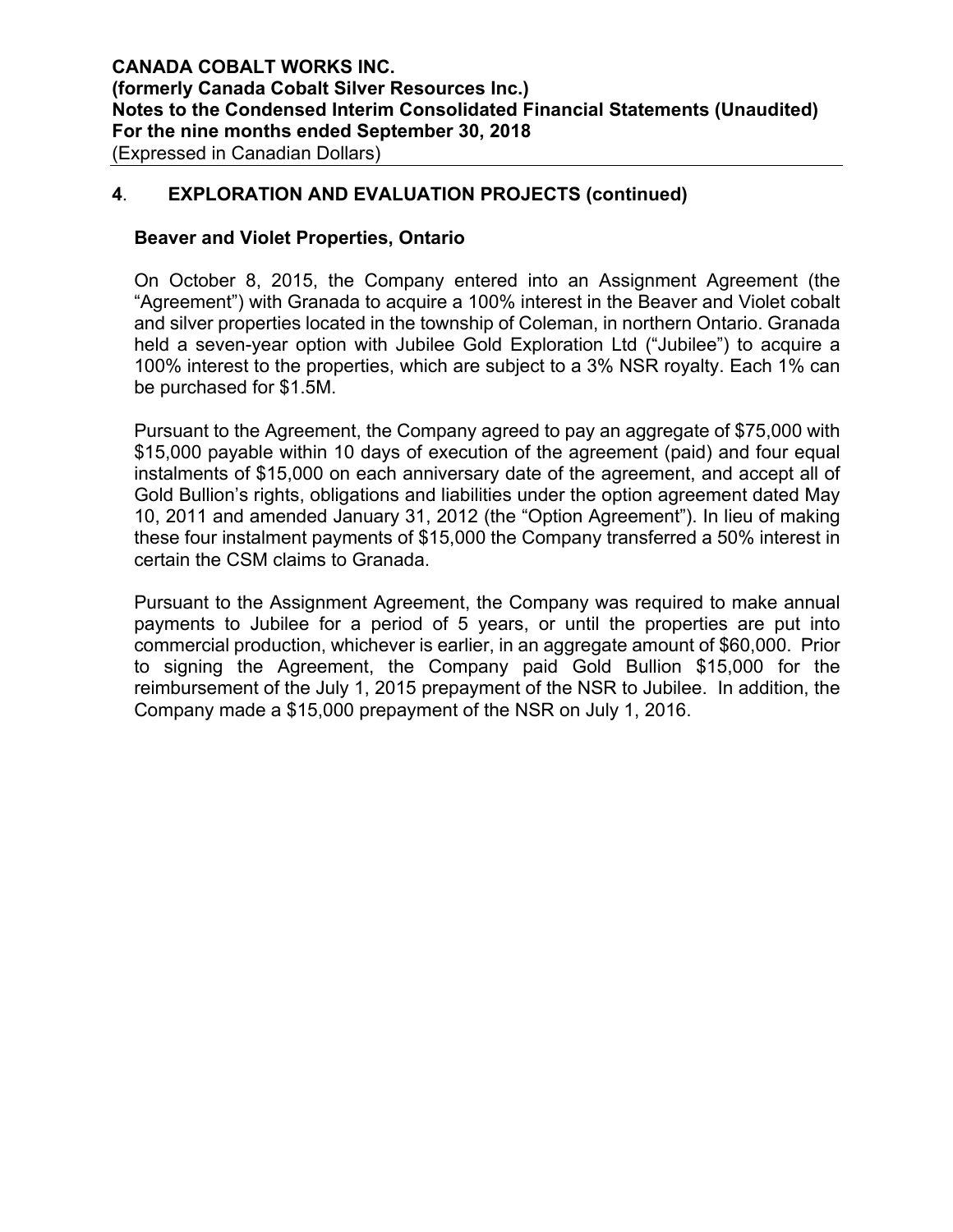(Expressed in Canadian Dollars)

#### **5**. **SHARE CAPITAL**

#### **Authorized**

Unlimited number of common shares without par value<br>Unlimited number of preferred shares issuable in series

#### **Issued**

Common

|                                      | 2018          |              | 2017          |              |  |  |
|--------------------------------------|---------------|--------------|---------------|--------------|--|--|
|                                      | <b>Number</b> |              | <b>Number</b> |              |  |  |
|                                      | of Shares     | Amount       | of Shares     | Amount       |  |  |
| Balance, beginning of year           | 56,501,218    | \$20,066,637 | 28,569,481    | \$17,160,803 |  |  |
| Private placements                   | 5,172,170     | 1,413,418    | 6,838,733     | 1,798,355    |  |  |
| Issued on exercise of warrants Cash  | 8,105,322     | 1,831,186    | 5,833,841     | 646,141      |  |  |
| Issued on exercise of warrants - BV  |               | 481,999      |               | 103,129      |  |  |
| Issued on exercise of options - Cash | 970,000       | 83,900       | 825,000       | 56,250       |  |  |
| Issued on exercise of options - BV   |               | 63,450       |               | 37,231       |  |  |
| Share issue costs                    |               | (38, 873)    |               | (44, 398)    |  |  |
| Issued for debt                      |               | ۰            | 1.934.163     | 290,126      |  |  |
| Issued for property                  | 2,500,000     | 13,000       | 2,500,000     | 19,000       |  |  |
| Balance, end of period               | 73,248,710    | \$23,914,717 | 56,501,218    | \$20,066,637 |  |  |

**(i)** March 16, 2017, the Company closed a private placement offering, raising gross proceeds of \$952,685. The Company issued 6,351,233 units at a price of \$0.15 per unit. Each unit comprises one common share and one share purchase warrant. Each warrant will entitle the holder thereof to purchase one additional common share of the Company at an exercise price of \$0.20 per share for a period of two years from closing

The expiry of the warrants may be accelerated if the closing price of the Company's shares on the TSX Venture Exchange is at least \$0.30 per share for a period of 10 consecutive trading days during the term of the warrant. The Company may accelerate the expiry of the warrants to 20 calendar days from the date express written notice is given by the Company to the holder.

Finder's fees were paid in connection with the private placement in the amount of \$22,447 cash and 147,646 broker warrants on the same terms as the purchaser warrants.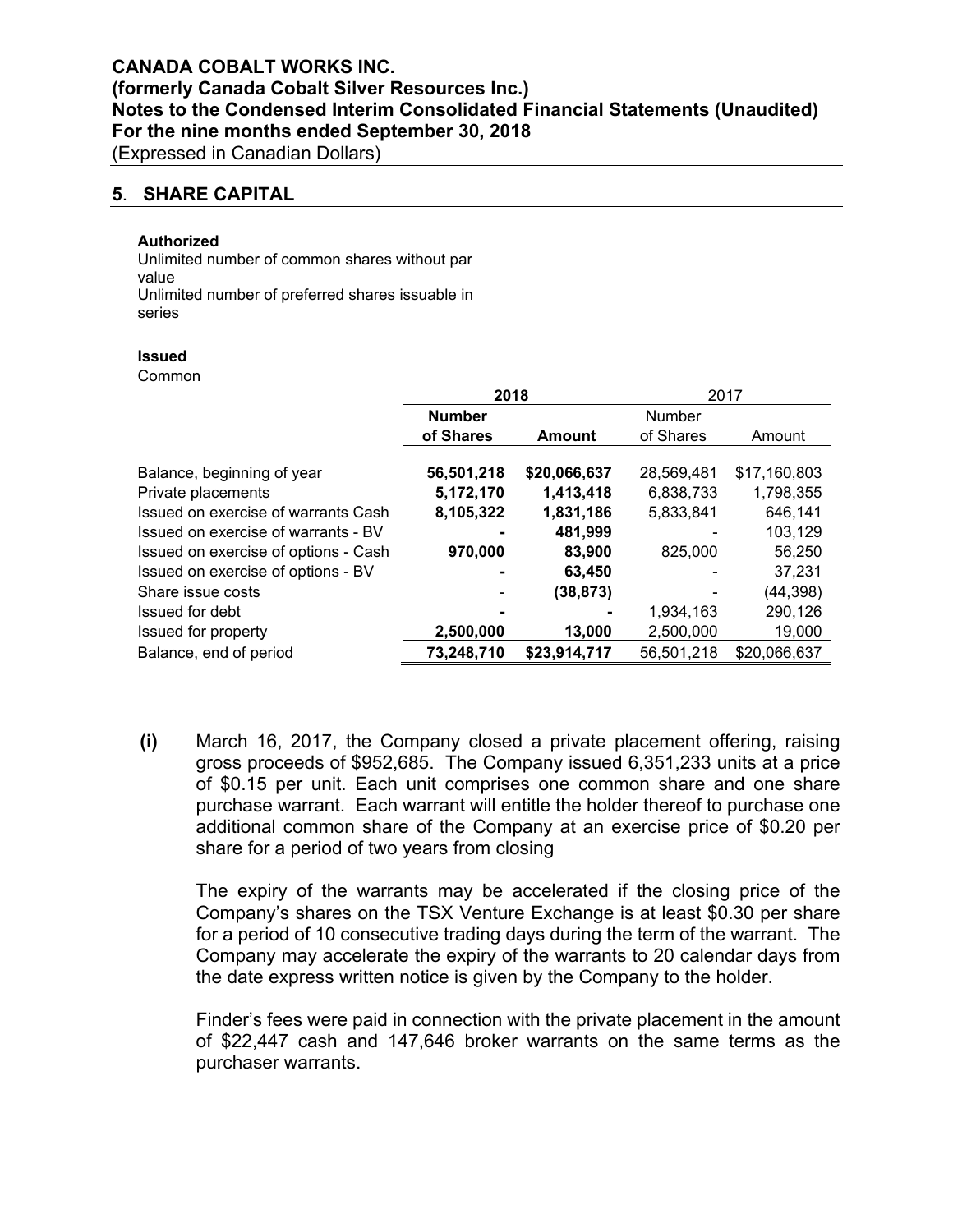(Expressed in Canadian Dollars)

#### **5**. **SHARE CAPITAL (continued)**

- **(ii)** On March 23, 2017, the Company settled its debt obligations with certain creditors of the Company in the amount of \$290,136 through the issuance of 1,934,163 common shares of the Company at a deemed price of \$0.15 per common share
- **(iii)** Between May 19, 2017 and June 15, 2017, the Company closed a private placement offering, raising gross proceeds of \$1,200,000. The Company issued 6,000,000 units at a price of \$0.20 per unit. Each unit comprises one common share and one share purchase warrant. Each warrant will entitle the holder thereof to purchase one additional common share of the Company at an exercise price of \$0.30 per share for a period of two years from closing. Finder's fees were paid in connection with the private placement in the amount of \$30,000 cash and 150,000 broker warrants on the same terms as the purchaser warrants.
- **(iv)** On July 25, 2017, the Company closed a private placement offering, raising gross proceeds of \$897,500. The Company issued 4,487,500 units at a price of \$0.20 per unit. Each unit comprises one common share and one share purchase warrant. Each warrant will entitle the holder thereof to purchase one additional common share of the Company at an exercise price of \$0.30 per share for two tears from closing.
- **(v)** On January 15, 2018 the Company closed a private placement offering, raising gross proceeds of \$1,030,000. The Company issued 2,942,857 units at a price of \$0.35 per unit. Each unit comprises one common share and one share purchase warrant. Each warrant will entitle the holder thereof to purchase one additional common share of the Company at an exercise price of \$0.50 per share for a period of 2 years.
- **(vi)** On July 25, 2018 the Company issued 2,229,314 units at a purchase price of \$0.65 per unit. Each unit comprises one common share and one half of one share purchase warrant. Each whole warrant will entitle the holder thereof to purchase one additional common share of the Company at an exercise price of \$0.90 per share for a period of two years from closing, subject to TSX Venture Exchange ("Exchange") approval.

Finder's fees were paid in connection with the private placement in the amount of \$36,629.97 in cash and 56,354 broker warrants on the same terms as the purchaser warrants,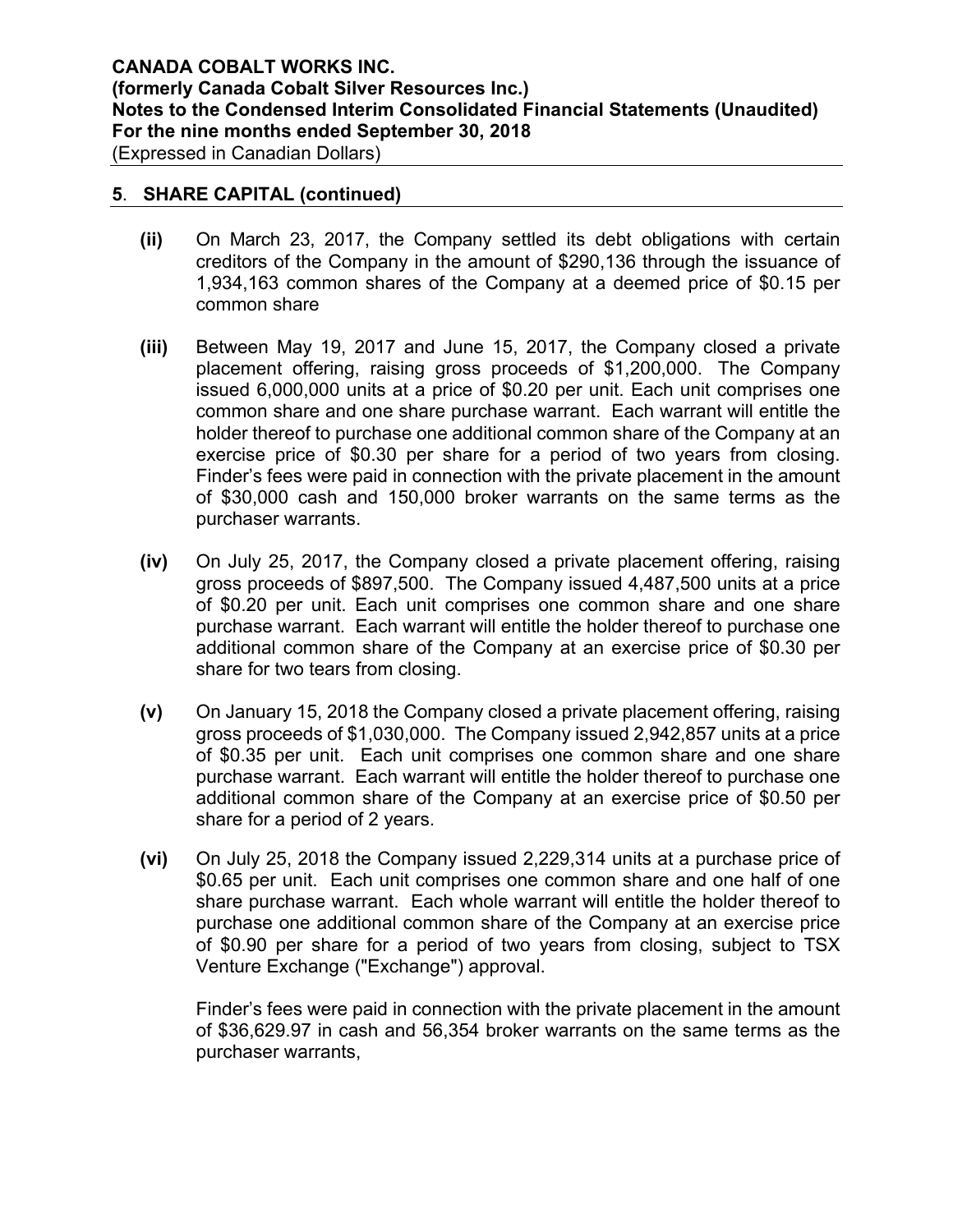# **6. WARRANTS**

# **Warrant Transactions**

|                                 | 2018          |              | 2017          |             |  |  |
|---------------------------------|---------------|--------------|---------------|-------------|--|--|
|                                 | <b>Number</b> | <b>Book</b>  | <b>Number</b> | <b>Book</b> |  |  |
|                                 | of Warrants   | <b>Value</b> | of Warrants   | Value       |  |  |
|                                 |               |              |               |             |  |  |
| Balance, beginning of year      | 19,076,379    | \$1,219,871  | 6,647,000     | 77,623<br>S |  |  |
| Issued by private placements    | 4,057,513     | 1,065,637    | 16,838,733    | 1,251,830   |  |  |
| <b>Warrants exercised</b>       | (8, 105, 322) | (481,999)    | (5,833,841)   | (103, 129)  |  |  |
| Warrants expired                | (831, 464)    | (4,657)      | (1,373,159)   | (10, 665)   |  |  |
| Issue costs related to warrants |               | (29, 416)    |               | (31, 386)   |  |  |
| <b>Issued for property</b>      | 2,500,000     | 14,001       | 2,500,000     | 14,001      |  |  |
| Issued as compensation          | 56,354        | 31,558       | 297,646       | 21,597      |  |  |
| Balance, end of period          | 16,753,460    | \$1,814,995  | 19,076,379    | \$1,219,871 |  |  |

# **Warrants Outstanding**

At September 30, 2018, the issued and outstanding warrants are as follows:

| Number of       | Exercise |                         |
|-----------------|----------|-------------------------|
| <b>Warrants</b> | Price    | <b>Expiry Date</b>      |
|                 |          |                         |
| 3,119,593       | 0.200    | March 16, 2019          |
| 3,282,500       | 0.300    | June 17, 2019           |
| 3,737,500       | 0.300    | July 14, 2019           |
|                 | 0.100    | September 15, 2018      |
| 2,500,000       | 0.100    | September 17, 2019      |
| 2,942,857       | 0.500    | <b>January 15, 2020</b> |
| 1,171,010       | 0.900    | July 25, 2020           |
| 16,753,460      |          |                         |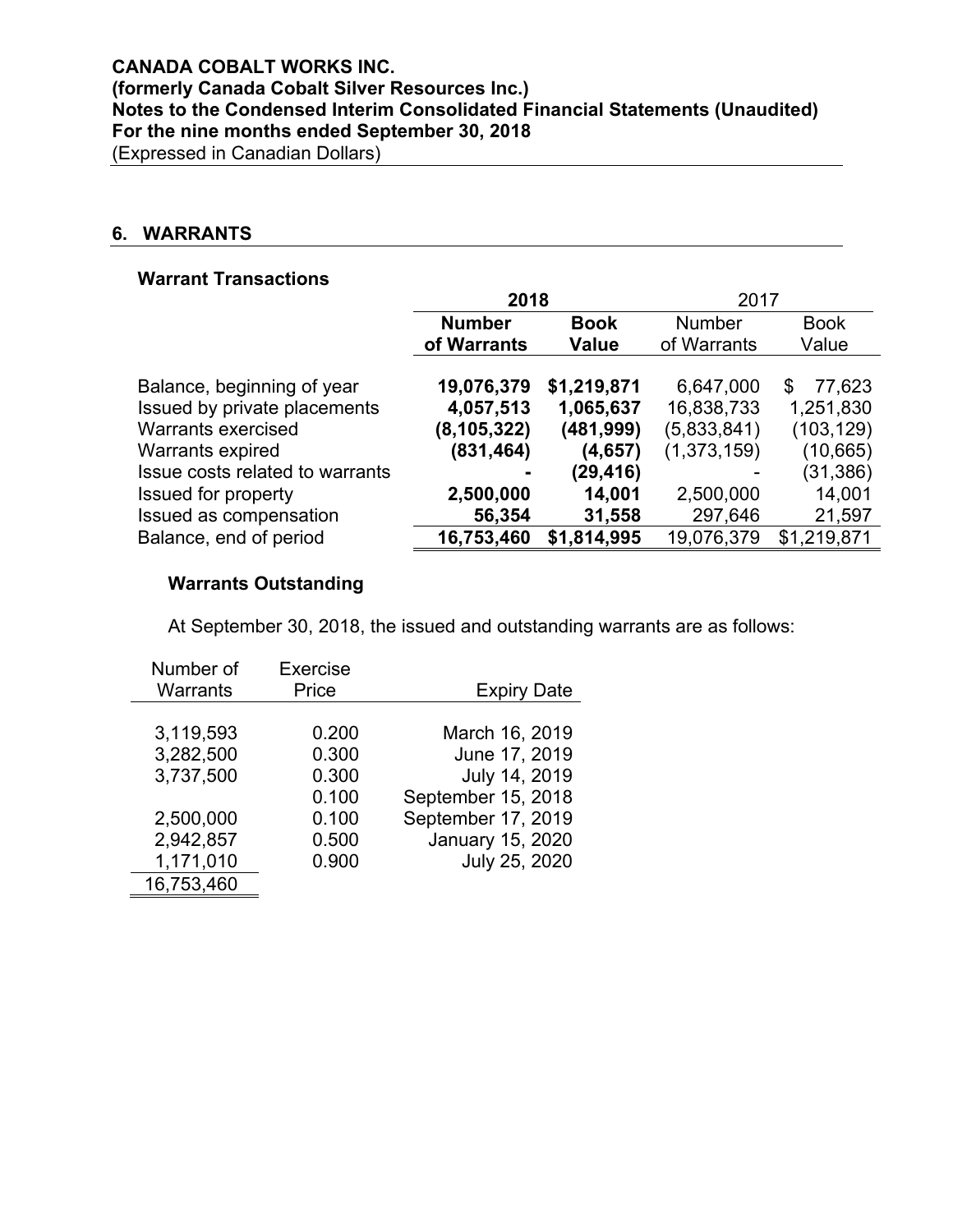# **CANADA COBALT WORKS INC. (formerly Canada Cobalt Silver Resources Inc.) Notes to the Condensed Interim Consolidated Financial Statements (Unaudited) For the nine months ended September 30, 2018**

(Expressed in Canadian Dollars)

# **7. STOCK OPTIONS**

The Company has in place a stock option plan (the "Plan") under which officers, directors, employees and consultants are eligible to receive incentive stock options. The aggregate number of common shares reserved for issuance under the Plan and common shares reserved for issuance under any other share compensation arrangement granted or made available by the Company from time to time may not exceed in aggregate 10% of the Company's common shares issued and outstanding at the time of grant. The term of any options granted under the Plan will be fixed by the Board of Directors and may not exceed ten years, but so long as the Company remains a "Tier 2" issuer under the policies of the Toronto Stock Exchange, options may not exceed a term of five years. The exercise price of options granted under the Plan will be determined by the Board of Directors, provided that it is not lower than the fair market value of the option shares on the date of the grant of the option.

The terms of the plan are as follows:

- (i) the maximum number of shares that can be received by a beneficiary during any 12 month period is limited to 5% of issued and outstanding shares;
- (ii) the maximum number of shares that can be reserved for a consultant during any 12 month period is limited to a 2% of issued and outstanding shares;
- (iii) the maximum number of shares that can be reserved for a supplier of investor relations services during any 12 month period is limited to 2% of issued and outstanding shares; moreover, the options granted may be exercised on a 12 month period after the grant, at the rate of 25% per quarter.

#### **Stock Option Transactions**

|             | 2018                                   |             |           | 2017                            |             |
|-------------|----------------------------------------|-------------|-----------|---------------------------------|-------------|
|             | Weighted<br>Average<br><b>Exercise</b> |             |           | Weighted<br>Average<br>Exercise |             |
| Options     | price                                  | Value       | Options   | price                           | Value       |
| 5,575,000   | \$0.060                                | \$1,160,072 | 2,450,000 | \$0.06                          | \$117,303   |
| (970,000)   | \$0.045                                | (63, 450)   | (825,000) | 0.05                            | (37, 231)   |
| (1,000,000) | \$0.350                                | (325,000)   | (100,000) | 0.03                            | (5,000)     |
| 2,300,000   | \$0.300                                | 1,142,000   | 4,050,000 | 0.22                            | 1,085,000   |
| 5,905,000   | 0.324<br>\$.                           | \$1,913,622 | 5,575,000 | \$0.21                          | \$1,160,072 |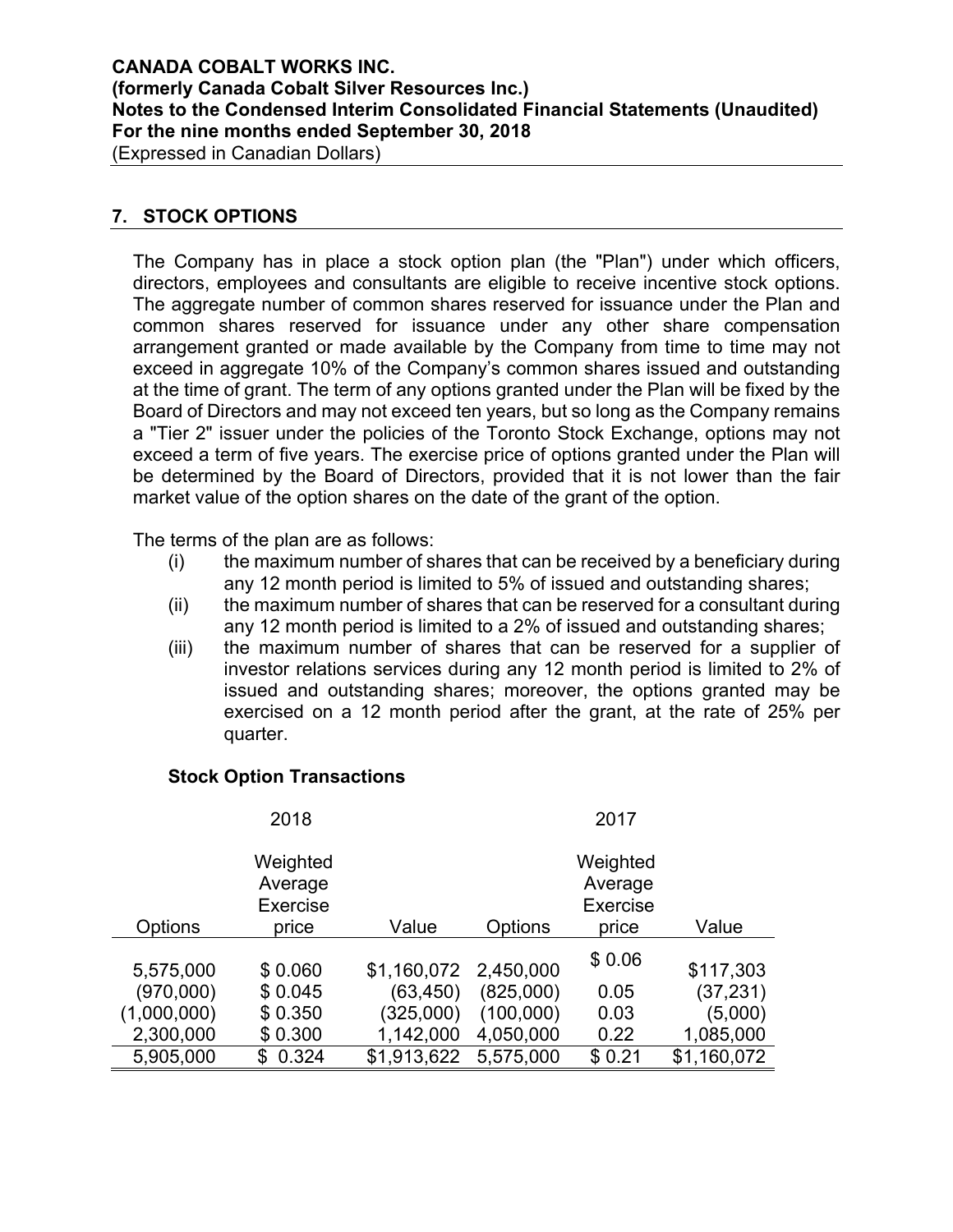#### **7. STOCK OPTIONS (cont'd)**

#### **Options outstanding**

As at September 30, 2018 the options outstanding were as follows:

| <b>Number</b>                                                                                                    | Options                                                                                                          | <b>Exercise</b>                                                      | <b>Expiry Date</b>                                                                                                                                            |
|------------------------------------------------------------------------------------------------------------------|------------------------------------------------------------------------------------------------------------------|----------------------------------------------------------------------|---------------------------------------------------------------------------------------------------------------------------------------------------------------|
| of Options                                                                                                       | Vested                                                                                                           | Price                                                                |                                                                                                                                                               |
| 735,000<br>200,000<br>300,000<br>100,000<br>320,000<br>2,450,000<br>1,100,000<br>400,000<br>300,000<br>5,905,000 | 735,000<br>200,000<br>300,000<br>100,000<br>320,000<br>2,450,000<br>1,100,000<br>400,000<br>300,000<br>5,905,000 | 0.05<br>0.19<br>0.20<br>0.20<br>0.18<br>0.30<br>0.32<br>0.70<br>0.52 | April 13, 2021<br>March 14, 2022<br>May 24, 2022<br>June 29, 2022<br>October 12, 2022<br>December 5, 2022<br>June 5, 2023<br>August 2, 2023<br>August 3, 2023 |

# **8. RELATED PARTY TRANSACTIONS**

The Company has entered into agreements with officers of the Company and private companies controlled by officers and directors of the Company for management consulting, geological consulting and other services required by the Company.

In accordance with IAS 24, key management personnel are those persons having authority and responsibility for planning, directing and controlling the activities of the Company directly or indirectly, including any directors (executive and non-executive) of the Company.

The remuneration of officers and directors of the Company for the nine months ended September 30, 2018 was \$200,543 (December 31, 2017 - \$210,945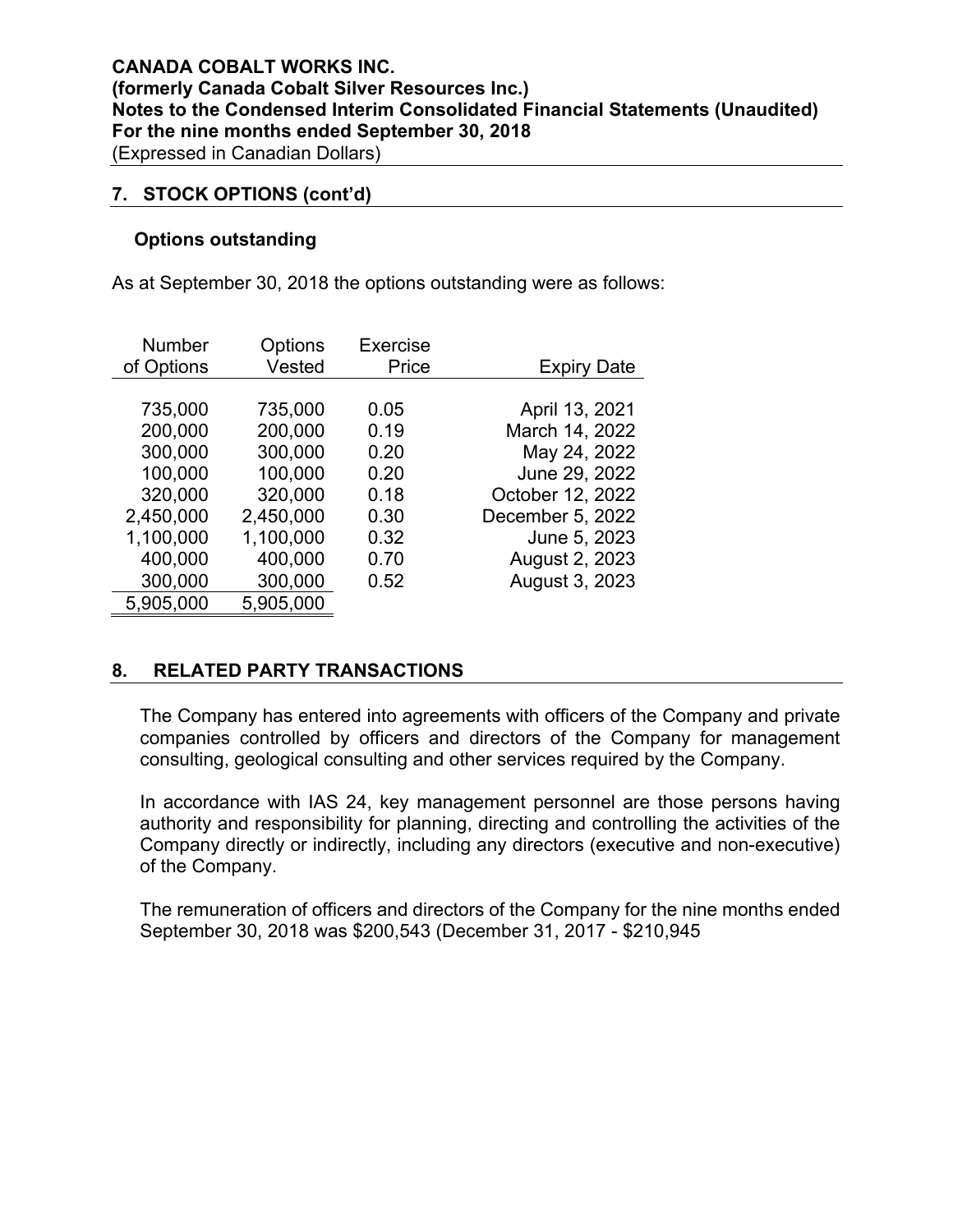# **9. CAPITAL MANAGEMENT**

The Company considers its capital structure to consist of shareholders' equity. The Company manages its capital structure and makes adjustments to it, based on the funds available to the Company, in order to support its exploration, development and operating activities.

The Company's objective when managing capital is to safeguard its ability to continue as a going concern in order to pursue the exploration of its mineral properties and maximize shareholder returns. The Company satisfies its capital requirements through careful management of its cash resources and by utilizing equity issues, as necessary, based on the prevalent economic conditions of both the industry and the capital markets and the underlying risk characteristics of the related assets. As at September 30, 2018 and December 31, 2017, the Company had no bank debt.

The Company will continue to assess new properties and seek to acquire an interest in additional properties if it feels there is sufficient geologic or economic potential and if it has adequate financial resources to do so. Management reviews its capital management approach on an ongoing basis and believes that this approach, given the relative size of the Company, is reasonable. There were no changes in the Company's approach to capital management during the Nine months ended September 30, 2018 and year ended December 31, 2017.

The Company is not subject to any capital requirements imposed by a lending institution or regulatory body, other than of the TSX-V which requires adequate working capital or financial resources of the greater of (i) \$50,000 and (ii) an amount required in order to maintain operations and cover general and administrative expenses for a period of 6 months.

#### **10**. **FINANCIAL INSTRUMENTS AND RISK FACTORS**

The Company's risk exposures and the impact on the Company's financial instruments are set out in the Company's audited financial statements for the year ended December 31, 2016.